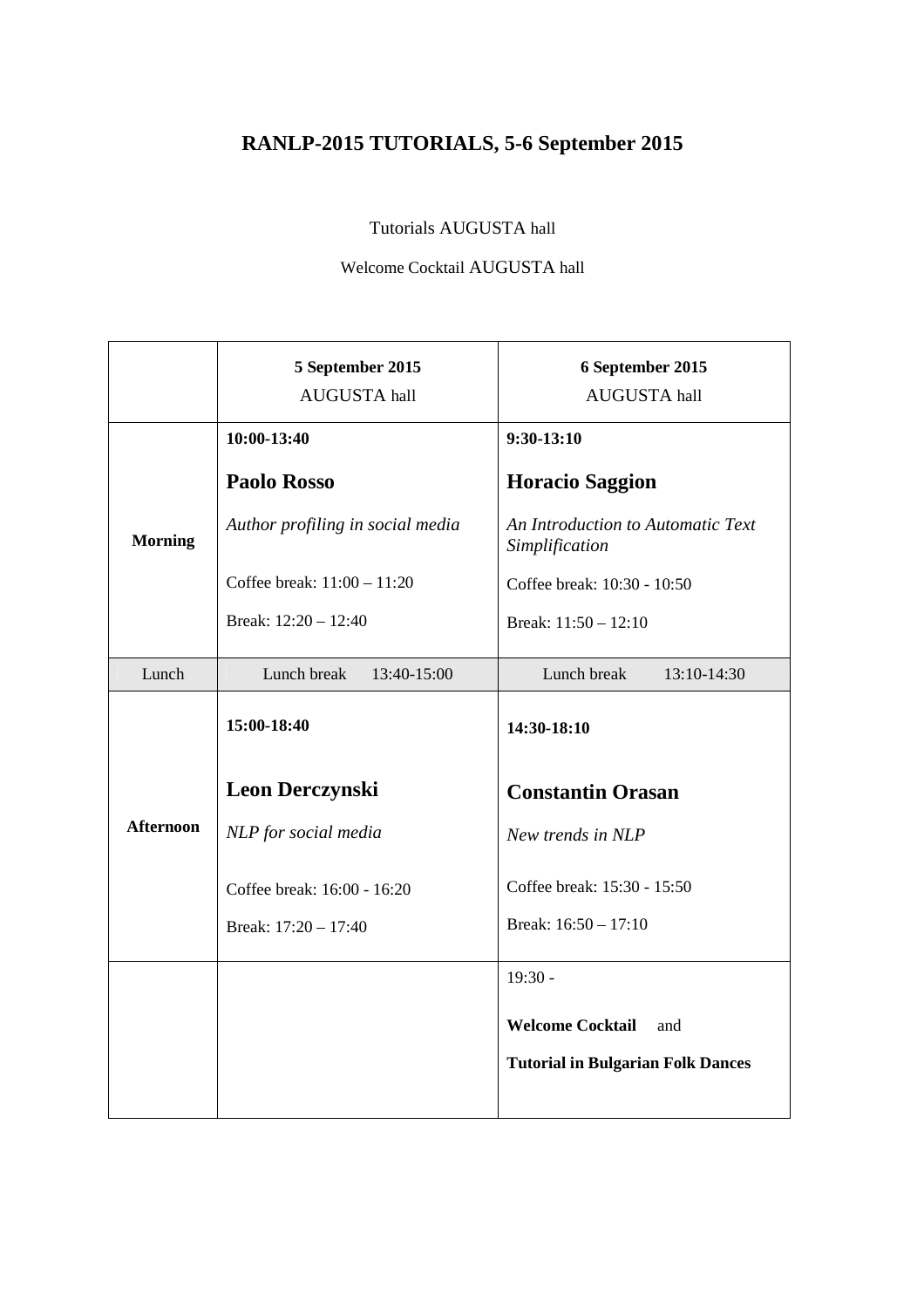## **RANLP-2015 CONFERENCE, 7-9 September 2015**

## **Monday, September 7th**

 8:50-9:00 **Opening** - EUROPA hall

*Invited Talk: Khalil Sima'an* 

 9:00-10:00 *Reordering Grammar and Hidden Treebanks (EUROPA hall)* 

|                      | <b>EUROPA</b> hall                                                                                                                                            | <b>AUGUSTA</b> hall                                                                                                                            | <b>HISSAR</b> hall                                                                                             |
|----------------------|---------------------------------------------------------------------------------------------------------------------------------------------------------------|------------------------------------------------------------------------------------------------------------------------------------------------|----------------------------------------------------------------------------------------------------------------|
| Session name         | <b>Opinion Mining and</b>                                                                                                                                     | <b>Textual Entailment and</b>                                                                                                                  | NLP for e-learning and                                                                                         |
| <b>Session Chair</b> | Sentiment Analysis                                                                                                                                            | <b>Definition Extraction</b>                                                                                                                   | Healthcare                                                                                                     |
| $10:10-10:40$        | <b>Collecting and Evaluating</b><br><b>Lexical Polarity with a</b><br><b>Game with a Purpose</b><br>Mathieu Lafourcade, Alain<br>Joubert and Nathalie Le Brun | <b>Predicting Correlations</b><br>between Lexical Align-<br>ments and Semantic<br><b>Inferences</b> Simone Magno-<br>lini and Bernardo Magnini | <b>Norwegian Native</b><br><b>Language Identification</b><br>Shervin Malmasi, Mark<br>Dras and Irina Temnikova |
| $10:40-11:10$        | Ordering adverbs by                                                                                                                                           | <b>Weakly Supervised</b>                                                                                                                       | <b>Six Good Predictors of</b>                                                                                  |
|                      | intensity                                                                                                                                                     | <b>Definition Extraction</b>                                                                                                                   | <b>Autistic Text</b>                                                                                           |
|                      | Josef Ruppenhofer, Jasper                                                                                                                                     | Luis Espinosa Anke,                                                                                                                            | Comprehension                                                                                                  |
|                      | Brandes, Petra Steiner and                                                                                                                                    | Horacio Saggion and                                                                                                                            | Victoria Yaneva and                                                                                            |
|                      | Michael Wiegand                                                                                                                                               | Francesco Ronzano                                                                                                                              | <b>Richard Evans</b>                                                                                           |

11:10-11:40 **Coffee break** (AUGUSTA hall lobby)

|                                      | <b>EUROPA</b> hall                                                                                                                                                                                                   | <b>AUGUSTA hall</b>                                                                                                                                      | <b>HISSAR hall</b>                                                                                                                                              |
|--------------------------------------|----------------------------------------------------------------------------------------------------------------------------------------------------------------------------------------------------------------------|----------------------------------------------------------------------------------------------------------------------------------------------------------|-----------------------------------------------------------------------------------------------------------------------------------------------------------------|
| Session name<br><b>Session Chair</b> | Machine Translation and<br>Crosslinguality                                                                                                                                                                           | Part-of-Speech Tagging<br>and Parsing                                                                                                                    | <b>Opinion Mining and</b><br>Sentiment Analysis                                                                                                                 |
| 11:40-12:00                          | <b>Evaluating the Impact of</b><br><b>Using a Domain-specific</b><br><b>Bilingual Lexicon on the</b><br><b>Performance of a Hybrid</b><br><b>MT Approach</b> Nasredine<br>Semmar, Othman Zennaki<br>and Mariama Laib | <b>Feature-Rich Part-Of-</b><br><b>Speech Tagging Using</b><br>Deep Syntactic and<br><b>Semantic Analysis</b><br>Luchezar Jackov                         | <b>A Comparative Study of</b><br><b>Different Sentiment</b><br><b>Lexica for Sentiment</b><br><b>Analysis of Tweet</b><br>Canberk Ozdemir and<br>Sabine Bergler |
| 12:00-12:20                          | <b>Arabic-English Semantic</b><br><b>Word Class Alignment to</b><br><b>Improve SMT</b> Ines Turki<br>Khemakhem, Salma Jamoussi<br>and Abdelmajid Ben-<br>Hamadou                                                     | <b>POS Tagging for Arabic</b><br><b>Tweets</b> Fahad Albogamy<br>and Allan Ramsay                                                                        | <b>Fine-Grained Sentiment</b><br><b>Analysis for Movie</b><br><b>Reviews in Bulgarian</b><br>Borislav Kapukaranov and<br>Preslav Nakov                          |
| $12:20-12:40$                        | <b>Learning the Impact of MT</b><br><b>Evaluation Metrics for</b><br><b>Semantic Textual Similarity</b><br>Simone Magnolini, Ngoc<br>Phuoc An Vo and Octavian<br>Popescu                                             | <b>bRol: The Parser of</b><br><b>Syntactic and Semantic</b><br><b>Dependencies for Basque</b><br>Haritz Salaberri,<br>Olatz Arregi and Beñat<br>Zapirain | <b>Sentiment Analysis on</b><br><b>Twitter for Macedonian</b><br>Dame Jovanoski, Veno<br>Pachovski and Preslav<br><b>Nakov</b>                                  |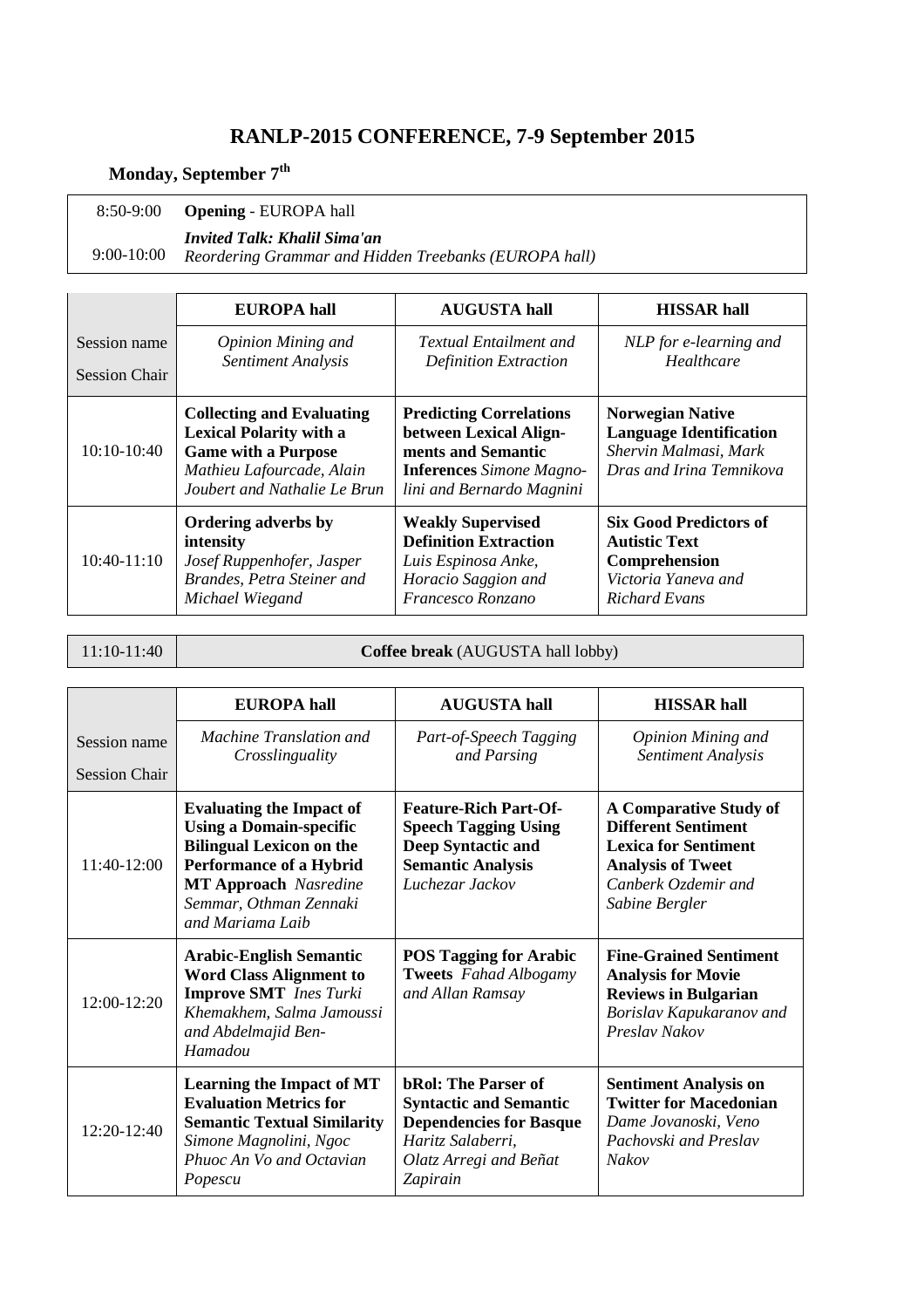| 12:40-13:00<br>van der Plas | One Tree is not enough:<br><b>Cross-lingual Accumula-</b><br>tive Structure Transfer for<br><b>Semantic Indeterminacy</b><br>Patrick Ziering and Lonneke | <b>DanProof: Pedagogical</b><br><b>Spell and Grammar</b><br><b>Checking for Danish</b><br><b>Eckhard Bick</b> | <b>Lexicon-based Sentiment</b><br><b>Analysis for Persian Text</b><br>Fatemeh Amiri, Simon<br>Scerri and<br>Mohammadhassan<br>Khodashahi |
|-----------------------------|----------------------------------------------------------------------------------------------------------------------------------------------------------|---------------------------------------------------------------------------------------------------------------|------------------------------------------------------------------------------------------------------------------------------------------|
|-----------------------------|----------------------------------------------------------------------------------------------------------------------------------------------------------|---------------------------------------------------------------------------------------------------------------|------------------------------------------------------------------------------------------------------------------------------------------|

13:00 – 14:30 **Lunch break** (organised lunch in the Augusta hotel restaurant)

| 14:30-15:30 | <b>Invited Talk: Bonnie Webber</b>                                    |
|-------------|-----------------------------------------------------------------------|
|             | Towards Improving the Discourse Coherence of SMT Output (EUROPA hall) |

|                                      | <b>EUROPA</b> hall                                                                                                                    | <b>AUGUSTA</b> hall                                                                                                                                                                                                                                 |
|--------------------------------------|---------------------------------------------------------------------------------------------------------------------------------------|-----------------------------------------------------------------------------------------------------------------------------------------------------------------------------------------------------------------------------------------------------|
| Session name<br><b>Session Chair</b> | Language-Specific Resources                                                                                                           | Student Research Workshop, oral<br>presentations                                                                                                                                                                                                    |
| $15:30-16:00$                        | <b>A Large Wordnet-based Sentiment</b><br><b>Lexicon for Polish</b><br>Monika Zaśko-Zielińska, Maciej Piasecki<br>and Stan Szpakowicz | 15:30-15:50 The Complexity of Scrambling<br>in Japanese: a TAG Approach<br>Alexander Diez<br>15:50-16:10 Unsupervised Topic-Specific                                                                                                                |
| $16:00-16:30$                        | <b>Training Automatic Transliteration</b><br><b>Models on DBpedia Data</b><br>Velislava Todorova and Kiril Simov                      | <b>Domain Dependency Graphs for Aspect</b><br><b>Identification in Sentiment Analysis</b><br>Sarah Kohail<br>16:10-16:40 Easy-read Documents as a<br><b>Gold Standard for Evaluation of Text</b><br><b>Simplification Output</b><br>Victoria Yaneva |

| $16:30-18:30$ | Coffee break and<br><b>RANLP Poster Session 1 - NLP applications</b><br>(Augusta hall lobby) |
|---------------|----------------------------------------------------------------------------------------------|
| 20:00-02:00   | <b>Conference reception: dinner, awards, shows and dancing (Augusta hotel restaurant)</b>    |

|  | 20:00-02:00 Conference reception: dinner, awards, shows and dancing (Augusta hotel restaurant) |  |  |
|--|------------------------------------------------------------------------------------------------|--|--|
|--|------------------------------------------------------------------------------------------------|--|--|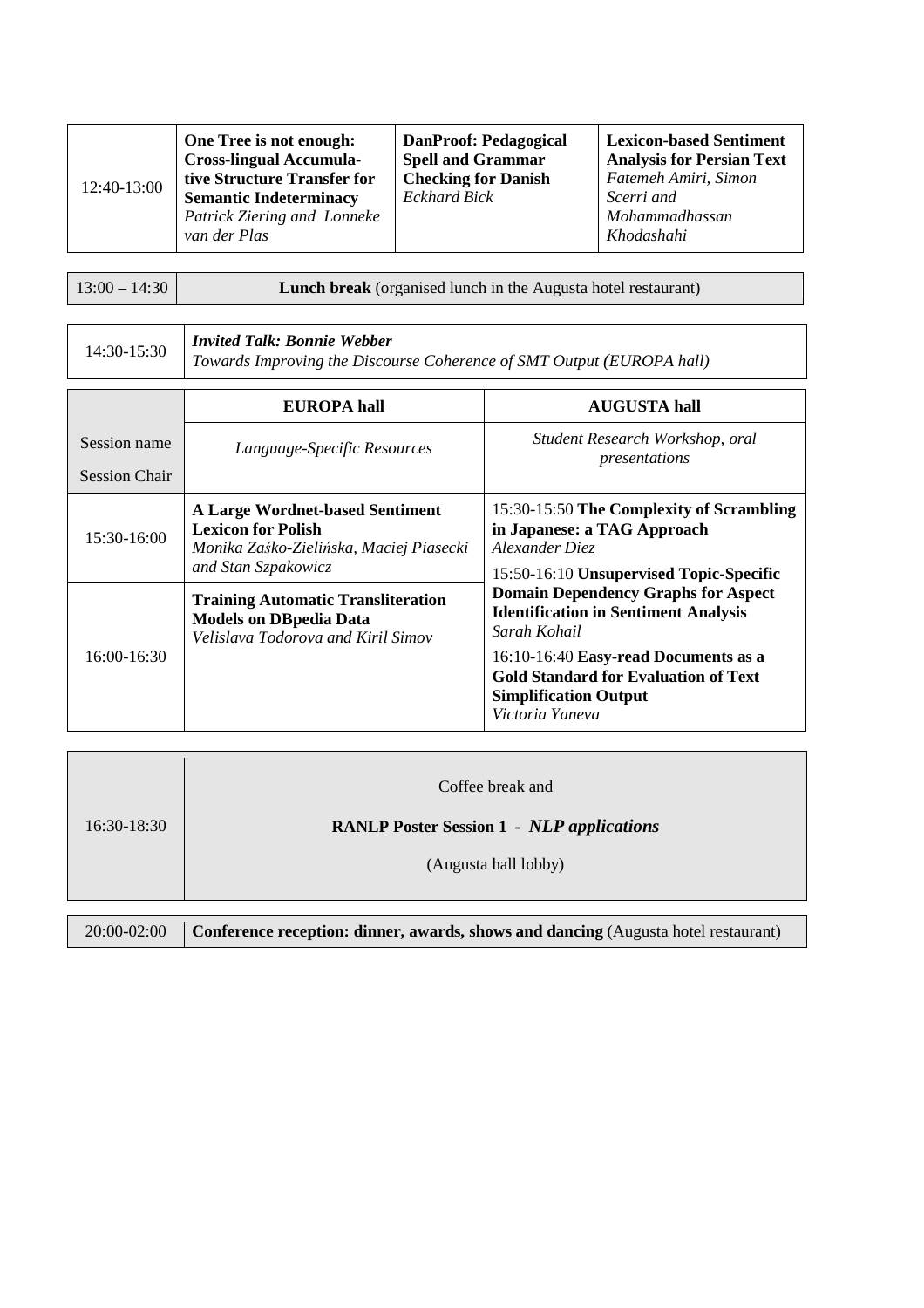# **Tuesday, September 8th**

| $9:30-10:30$ | <b>Invited Talk: Piek Vossen</b><br>From Mentions in Text to Instances in RDF: Cross-Lingual Interpretation of Unstructured<br>News in the NewsReader Project (EUROPA hall) |
|--------------|-----------------------------------------------------------------------------------------------------------------------------------------------------------------------------|
|--------------|-----------------------------------------------------------------------------------------------------------------------------------------------------------------------------|

|                                      | <b>EUROPA</b> hall                                                                                                                                                                           | <b>AUGUSTA hall</b>                                                                                                                                                                                                                            | <b>HISSAR hall</b>                                                                                                                  |
|--------------------------------------|----------------------------------------------------------------------------------------------------------------------------------------------------------------------------------------------|------------------------------------------------------------------------------------------------------------------------------------------------------------------------------------------------------------------------------------------------|-------------------------------------------------------------------------------------------------------------------------------------|
| Session name<br><b>Session Chair</b> | <b>Multiword Expressions</b>                                                                                                                                                                 | Lexicon and Ontologies                                                                                                                                                                                                                         | <b>Named Entity Recognition</b>                                                                                                     |
| $10:40-11:00$                        | <b>Extraction of the Multi-</b><br>word Lexical Units in the<br><b>Perspective of the Wordnet</b><br><b>Expansion</b><br>Maciej Piasecki, Michał<br>Wendelberger and Marek<br><i>Maziarz</i> | <b>Predicting Inflectional</b><br><b>Paradigms and Lemmata</b><br>of Unknown Words for<br>Semi-automatic Expan-<br>sion of Morphological<br>Lexicons Nikola Ljubešić,<br>Miquel Esplà-Gomis, Filip<br>Klubička and Nives Mikelić<br>Preradović | <b>Efficient Named Entity</b><br><b>Annotation through Pre-</b><br>empting<br>Leon Derczynski and Kalina<br><b>Bontcheva</b>        |
| 11:00-11:20                          | <b>Classifying Idiomatic and</b><br><b>Literal Expressions Using</b><br><b>Vector Space Represen-</b><br>tations Jing Peng, Anna<br>Feldman and Hamza Jazmati                                | <b>Enlarging the Croatian</b><br><b>WordNet with WN-</b><br><b>Toolkit and Cro-Deriv</b><br>Antoni Oliver, Krešimir<br>Šojat and Matea Srebačić                                                                                                | <b>Automatic Construc-tion</b><br>of Complex Features in<br><b>Conditional Random</b><br><b>Fields for NER</b><br>Michał Marcińczuk |

11:20-11:50 **Coffee break** (AUGUSTA hall lobby)

|                                      | <b>EUROPA</b> hall                                                                                                                                                                                                                             | <b>AUGUSTA hall</b>                                                                                                                                              | <b>HISSAR hall</b>                                                                                                                                                  |
|--------------------------------------|------------------------------------------------------------------------------------------------------------------------------------------------------------------------------------------------------------------------------------------------|------------------------------------------------------------------------------------------------------------------------------------------------------------------|---------------------------------------------------------------------------------------------------------------------------------------------------------------------|
| Session name<br><b>Session Chair</b> | NLP for Internet<br>and Social Media                                                                                                                                                                                                           | Parsing and Word-Sense<br>Disambiguation                                                                                                                         | Temporal and Semantic<br>processing, Text<br>Simplification                                                                                                         |
| 11:50-12:10                          | <b>Detection and Fine-Grained</b><br><b>Classification of Cyber-</b><br><b>bullying Events</b> <i>Cynthia</i><br>Van Hee, Els Lefever, Ben<br>Verhoeven, Julie Mennes,<br>Bart Desmet, Guy De Pauw,<br>Walter Daelemans and<br>Veronique Hoste | <b>A Supervised Semantic</b><br><b>Parsing with Lexicon</b><br><b>Extension and Syntactic</b><br><b>Constraint</b><br>Zhihua Liao, Qixian Zeng<br>and Qiyun Wang | <b>Towards Multilingual</b><br><b>Event Extraction</b><br><b>Evaluation: A Case Study</b><br>for the Czech Language<br>Josef Steinberger and<br><b>Hristo Tanev</b> |
| 12:10-12:30                          | <b>Automatically Identifying</b><br><b>Periodic Social Events from</b><br><b>Twitter</b><br>Florian Kunneman and Antal<br>Van den Bosch                                                                                                        | The Application of<br><b>Constraint Rules to Data-</b><br>driven Parsing<br>Sardar Jaf and Allan<br>Ramsay                                                       | <b>Recognition of Polish</b><br><b>Temporal Expressions</b><br>Jan Kocoń and Michał<br><i>Marcinczuk</i>                                                            |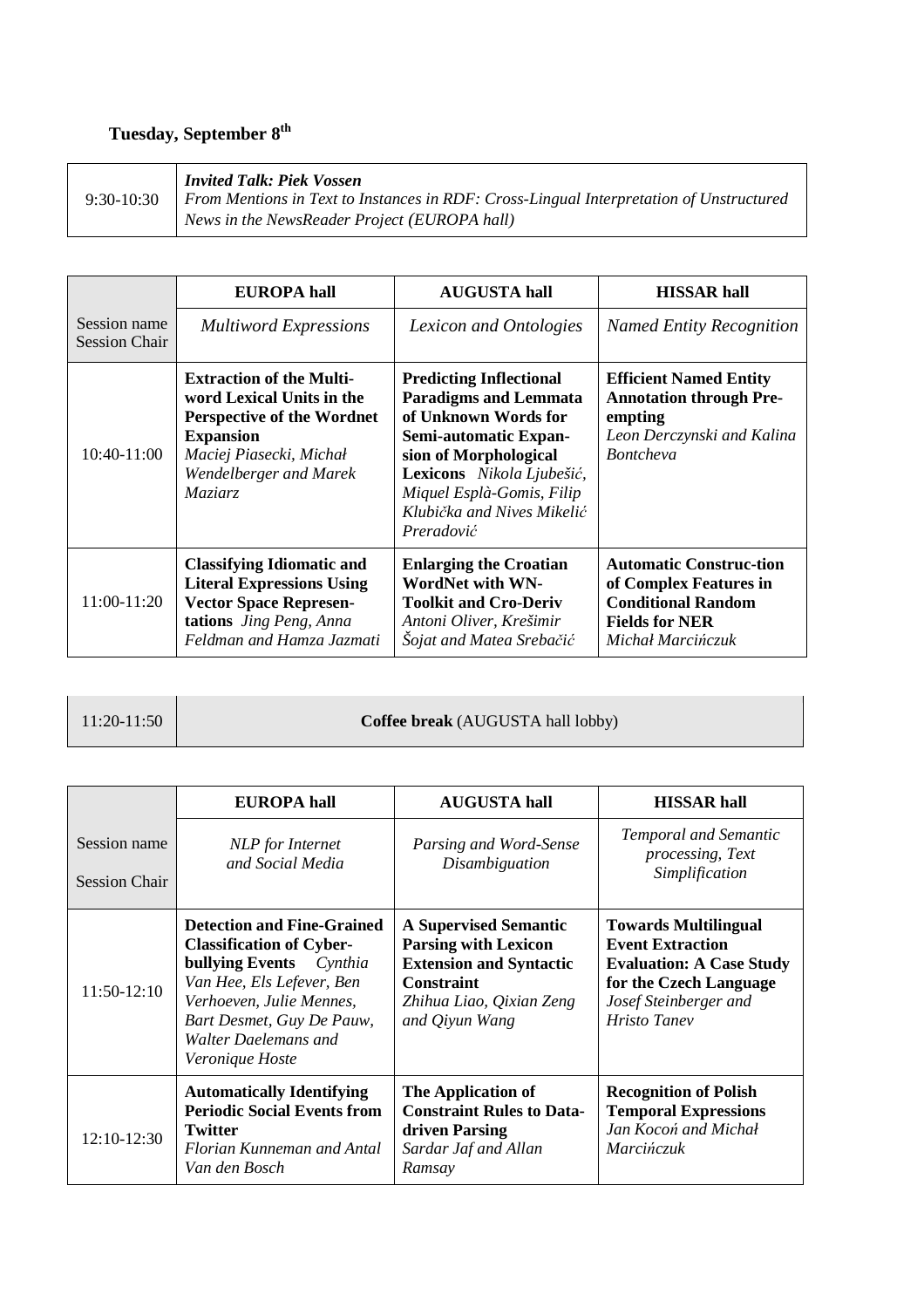| 12:30-12:50   | <b>Towards Opinion</b><br><b>Summarization from</b><br><b>Online Forums</b><br>Ying Ding and Jing Jiang                        | <b>Improving Word Sense</b><br><b>Disambiguation with</b><br><b>Linguistic Knowledge</b><br>from a Sense Annotated<br><b>Treebank</b><br>Kiril Simov, Alexander<br>Popov and Petya Osenova | <b>Towards the Unsupervi-</b><br>sed Acquisition of Implicit<br><b>Semantic Roles</b><br>Niko Schenk, Christian<br>Chiarcos and Maria<br>Sukhareva                                                           |
|---------------|--------------------------------------------------------------------------------------------------------------------------------|--------------------------------------------------------------------------------------------------------------------------------------------------------------------------------------------|--------------------------------------------------------------------------------------------------------------------------------------------------------------------------------------------------------------|
| $12:50-13:10$ | <b>About Emotion</b><br><b>Identification in Visual</b><br><b>Sentiment Analysis</b><br>Olga Kanishcheva and Galia<br>Angelova | A Simple and Efficient<br><b>Method to Generate</b><br><b>Word Sense</b><br><b>Representations</b><br>Luis Nieto Piña and<br>Richard Johansson                                             | <b>Automatic Text</b><br><b>Simplification for</b><br><b>Spanish: Comparative</b><br><b>Evaluation of Various</b><br><b>Simplification Strategies</b><br>Sanja Štajner, Iacer Calixto<br>and Horacio Saggion |

| $13:10 - 14:30$ | <b>Lunch break</b> (organised lunch in the Augusta hotel restaurant) |
|-----------------|----------------------------------------------------------------------|
|-----------------|----------------------------------------------------------------------|

| 14:30-15:30 | <b>Invited Talk: Michael Zock</b>       |
|-------------|-----------------------------------------|
|             | Roget, WordNet and beyond (EUROPA hall) |

| $15:45 - 23:00$ | <b>Excursion to Plovdiv</b> (meeting point: main entry of Augusta hotel) |
|-----------------|--------------------------------------------------------------------------|
|-----------------|--------------------------------------------------------------------------|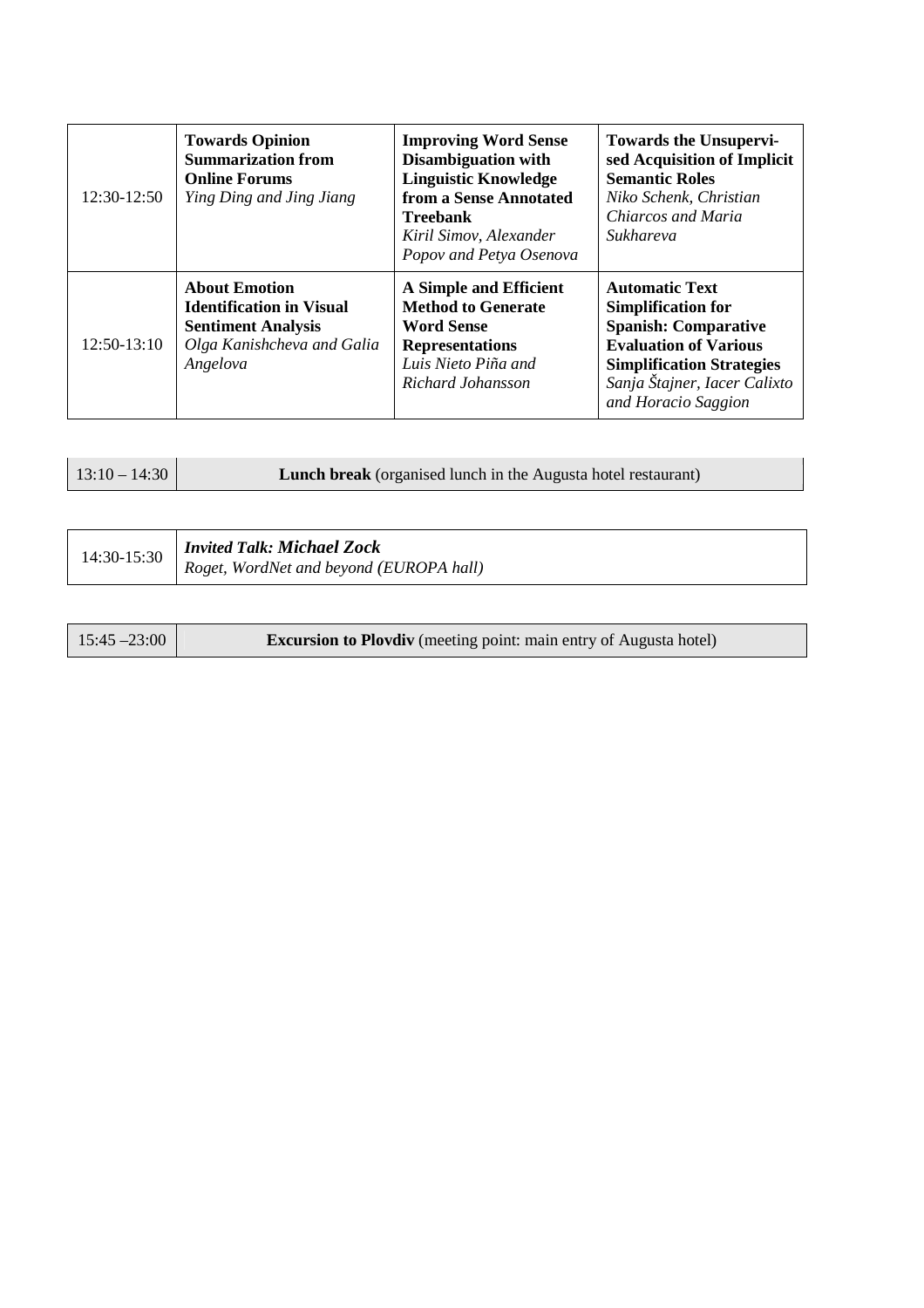# **Wednesday, September 9th**

9:00-10:00 *Invited Talk: Marcello Federico*<br>When Machine Translation Meets Human Translators (EUROPA hall)

|                                      | <b>EUROPA</b> hall                                                                                                                                               | <b>AUGUSTA hall</b>                                                                                                                                                                                               | <b>HISSAR</b> hall                                                                                                                                                          |
|--------------------------------------|------------------------------------------------------------------------------------------------------------------------------------------------------------------|-------------------------------------------------------------------------------------------------------------------------------------------------------------------------------------------------------------------|-----------------------------------------------------------------------------------------------------------------------------------------------------------------------------|
| Session name<br><b>Session Chair</b> | Multiword Expressions and<br><b>Semantic Processing</b>                                                                                                          | <b>Text Categorisation</b><br>Applications                                                                                                                                                                        | Part of Speech Tagging,<br>Dialogue Systems                                                                                                                                 |
| $10:10-10:40$                        | A Procedural Definition of<br><b>Multi-Word Lexical Units</b><br>Marek Maziarz, Stan<br>Szpakowicz and Maciej<br>Piasecki                                        | <b>Predicting the Level of</b><br><b>Standardness of Text in</b><br><b>User Generated Content</b><br>Nikola Ljubešić, Darja Fišer,<br>Tomaž Erjavec, Jaka Čibej,<br>Dafne Marko, Senja Pollak<br>and Iza Škrjanec | <b>Classification of Attri-</b><br>butes in a NL Query into<br><b>Different SQL Clauses</b><br>Ashish Palakurthi, Ruthu S<br>M, Arjun Akula and<br>Radhika Mamidi           |
| $10:40-11:10$                        | <b>A VSM-based Statistical</b><br><b>Model for Semantic</b><br><b>Relation Interpretation of</b><br><b>Noun-Modifier Pair</b><br>Nitesh Surtani and Soma<br>Paul | <b>Maximal Repeats Enhance</b><br><b>Substring-based Authorship</b><br><b>Attribution</b><br>Romain Brixtel                                                                                                       | <b>Part-of-Speech Tagging</b><br>for Code-Mixed English-<br><b>Hindi Twitter and Face-</b><br><b>book Chat Messages</b><br>Anupam Jamatia, Amitava<br>Das and Björn Gambäck |

| $11:10-11:40$ | Coffee break (AUGUSTA hall lobby) |
|---------------|-----------------------------------|
|               |                                   |

|                                      | EUROPA hall                                                                                                                                                               | <b>AUGUSTA hall</b>                                                                                                                                                          | <b>HISSAR</b> hall                                                                                                                                                   |
|--------------------------------------|---------------------------------------------------------------------------------------------------------------------------------------------------------------------------|------------------------------------------------------------------------------------------------------------------------------------------------------------------------------|----------------------------------------------------------------------------------------------------------------------------------------------------------------------|
| Session name<br><b>Session Chair</b> | Discourse and Topic                                                                                                                                                       | Similarity and Indexing                                                                                                                                                      | Readability, Text Quality,<br>Text Categorisation,<br><b>Named Entity Recognition</b>                                                                                |
| $11:40-12:00$                        | <b>Text Classification into</b><br><b>Abstract Classes Based on</b><br><b>Discourse Structure</b><br><b>Boris Galitsky, Dmitry</b><br>Ilvovsky and Sergey O.<br>Kuznetsov | <b>Taxonomy Beats Corpus</b><br>in Similarity Identifica-<br>tion, but does it Matter?<br>Minh Le and Antske<br>Fokkens                                                      | <b>Feature Extraction for</b><br><b>Native Language</b><br><b>Identification Using</b><br><b>Language Modeling</b><br>Vincent Kríž, Martin Holub<br>and Pavel Pecina |
| 12:00-12:20                          | <b>Distributional Semantics for</b><br><b>Resolving Bridging</b><br><b>Mentions</b><br>Tim Feuerbach, Martin Riedl<br>and Chris Biemann                                   | A Statistical Model for<br><b>Measuring Structural</b><br><b>Similarity between</b><br><b>Webpages</b><br>Zhenisbek Assylbekov,<br>Assulan Nurkas and Ines<br>Russinho Mouga | <b>Predicting the Quality of</b><br><b>Questions on</b><br><b>Stackoverflow</b><br>Antoaneta Baltadzhieva<br>and Grzegorz Chrupała                                   |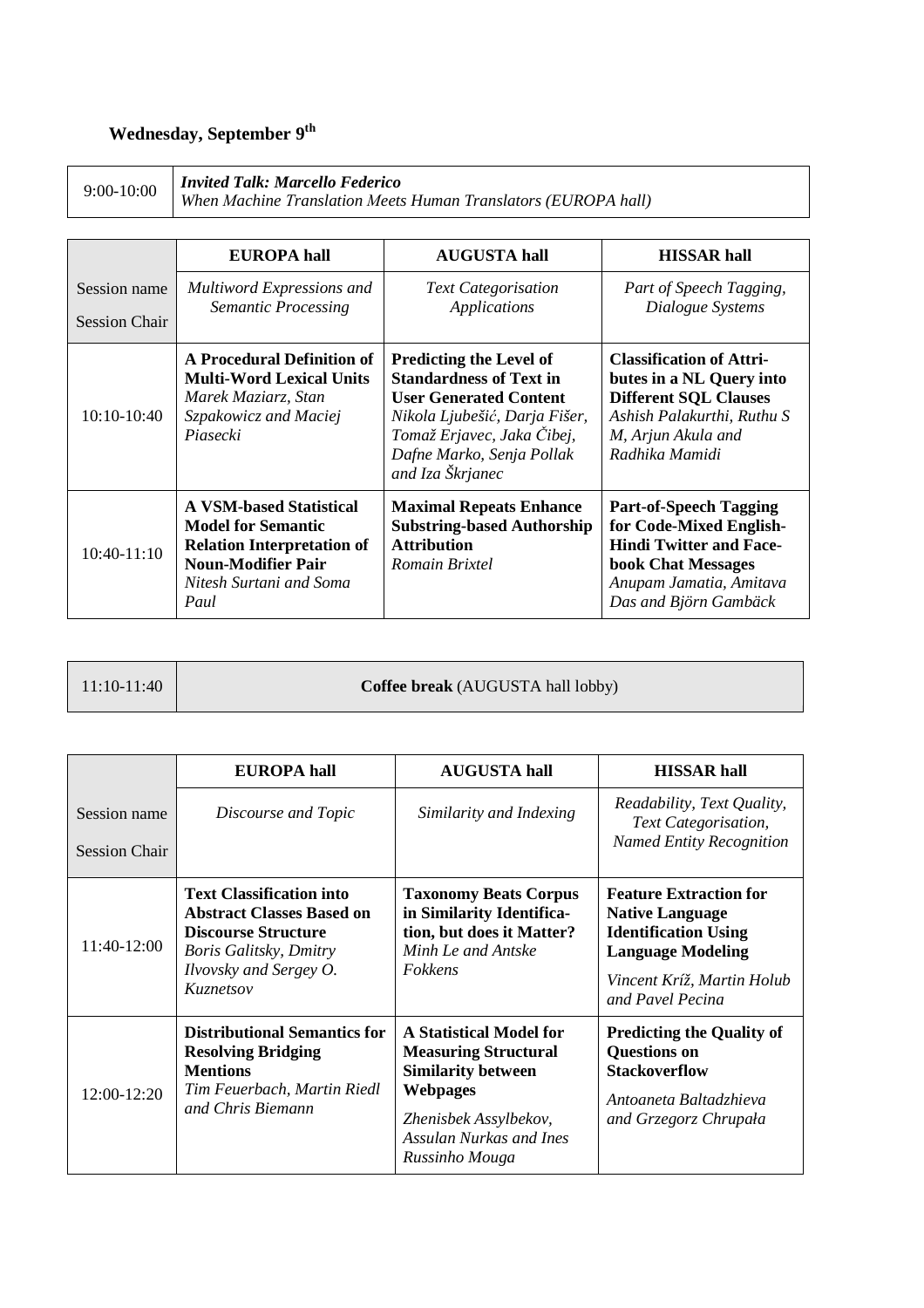| 12:20-12:40 | <b>Hierarchical Topic</b><br><b>Structuring: from Dense</b><br><b>Segmentation to Topically</b><br><b>Focused Fragments via</b><br><b>Burst Analysis</b><br>Anca-Roxana Simon, Pascale<br>Sébillot and Guillaume<br>Gravier | <b>Learning the Impact and</b><br><b>Behavior of Syntactic</b><br><b>Structure: A Case Study</b><br>in Semantic Textual<br><b>Similarity</b><br>Ngoc Phuoc An Vo and<br>Octavian Popescu                     | A New Approach to<br><b>Automated Text</b><br><b>Readability Classification</b><br>based on Concept<br><b>Indexing with Integrated</b><br><b>POS n-gram Features</b><br>Abigail Razon and John<br><b>Barnden</b> |
|-------------|-----------------------------------------------------------------------------------------------------------------------------------------------------------------------------------------------------------------------------|--------------------------------------------------------------------------------------------------------------------------------------------------------------------------------------------------------------|------------------------------------------------------------------------------------------------------------------------------------------------------------------------------------------------------------------|
| 12:40-13:00 | <b>LDA-Based Topic Modeling</b><br>for Language Modeling<br><b>Adaptation to Hand-</b><br><b>Written Text Recognition</b><br>Jafar Tanha, Jesse De Does<br>and Katrien Depuydt                                              | <b>Medical Imaging Report</b><br><b>Indexing: Enrichment of</b><br><b>Index through an Algo-</b><br>rithm of Spreading over a<br><b>Lexico-Semantic Network</b><br>Mathieu Lafourcade and<br>Lionel Ramadier | <b>Named Entity</b><br><b>Recognition of Persons'</b><br><b>Names in Arabic Tweet</b><br>Omnia Zayed and Samhaa<br>El-Beltagy                                                                                    |

| 14:30-15:30   | <b>Invited Talk: Idan Szpektor</b><br>Natural Language Processing for Community Question Answering (EUROPA hall)                      |
|---------------|---------------------------------------------------------------------------------------------------------------------------------------|
| $15:30-17:30$ | Coffee break and<br><b>RANLP Poster Session 2 - Models, Methods and Resources for NLP</b><br><b>Student Research Workshop Posters</b> |
|               | (Augusta hall lobby)                                                                                                                  |
| 17:30         | <b>Closing</b>                                                                                                                        |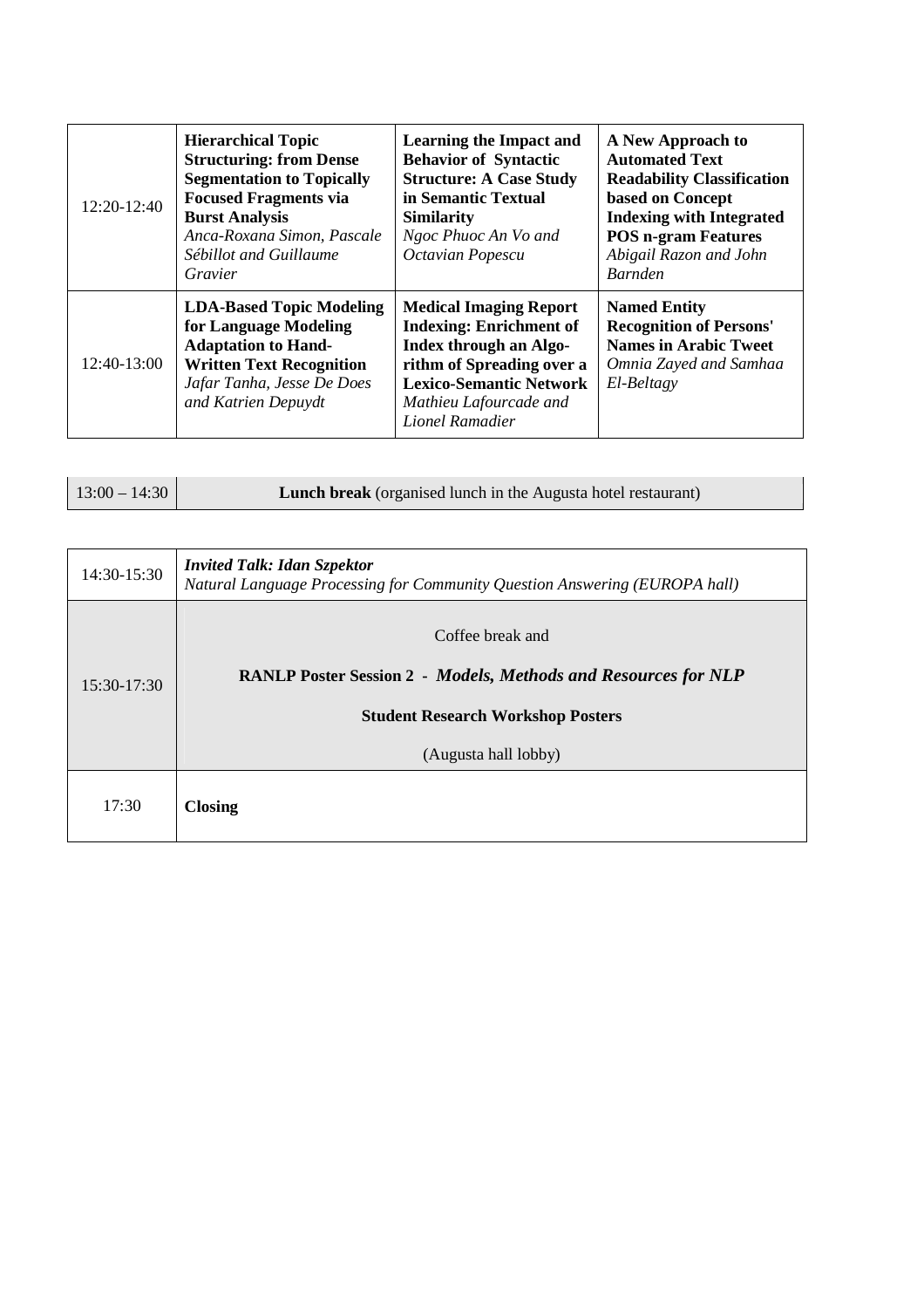### **RANLP Conference and Student Research Workshop Poster Sessions**

### **RANLP-2015 Poster session 1:** *NLP applications*

**Automatic Construction of a TMF Terminological Database Using a Transducer Cascade**  Chihebeddine Ammar, Kais Haddar and Laurent Romary

**How Topic Biases Your Results? A Case Study of Sentiment Analysis and Irony Detection in Italian**  Francesco Barbieri, Francesco Ronzano and Horacio Saggion

**Arabic Named Entity Recognition Process using Transducer Cascade and Arabic Wikipedia**  Fatma Ben Mesmia, Kais Haddar, Denis Maurel and Nathalie Friburger

**Authorship Verification, Average Similarity Analysis** Daniel Castro Castro, Yaritza Adame Arcia, María Pelaez Brioso and Rafael Muñoz Guillena

**Readability Assessment of Translated Texts** 

Alina Maria Ciobanu, Liviu P. Dinu and Flaviu Pepelea

#### **Tune Your Brown Clustering, Please**

Leon Derczynski, Sean Chester and Kenneth Bøgh

**Jointly Embedding Relation and Mentions for Knowledge Population** 

Miao Fan, Kai Cao, Yifan He and Ralph Grishman

**Pattern Construction for Extracting Domain Terminology**  Yusney Marrero García, Paloma Moreda Pozo and Rafael Muñoz-Guillena

#### **Automatic acquisition of Artifact Nouns in French**

Xiaoqin Hu and Pierre-André Buvet

**Domain Adaptation with Filtering for Named Entity Extraction of Japanese Anime-related Words**  Kanako Komiya, Daichi Edamura, Ryuta Tamura, Minoru Sasaki, Hiroyuki Shinnou and Yoshiyuki Kotoni

#### **Exposing Paid Opinion Manipulation Trolls**

Todor Mihaylov, Ivan Koychev, Georgi Georgiev and Preslav Nakov

**Extractive Summarization by Aggregating Multiple Similarities**  Olof Mogren, Mikael Kågebäck and Devdatt Dubhashi

**Statistical Machine Translation Improvement Based on Phrase Selection**  Cyrine Nasri, Chiraz Latiri and Kamel Smaili

**TBXTools: A Free, Fast and Flexible Tool for Automatic Terminology Extraction**  Antoni Oliver and Mercè Vàzquez

**Classification of Lexical Collocation Errors in the Writings of Learners of Spanish**  Sara Rodríguez-Fernández, Roberto Carlini and Leo Wanner

**Error Analysis and Improving Speech Recognition for Latvian language**  Askars Salimbajevs and Jevgenijs Strigins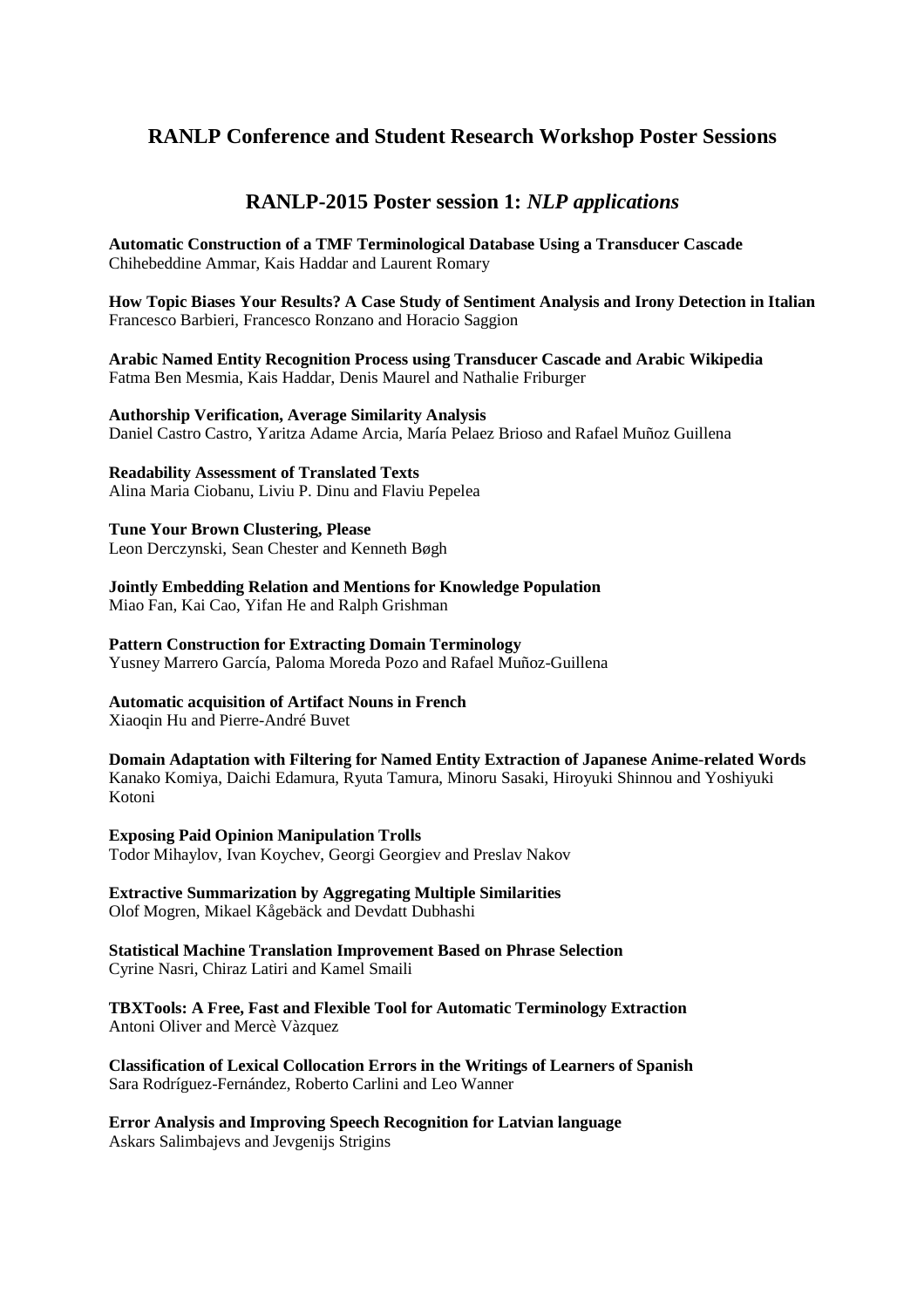**Learning Relationship between Authors' Activity and Sentiments: a Case Study of Online Medical Forums**  Marina Sokolova and Victoria Bobicev

**Translating from Original to Simplified Sentences using Moses: When does it Actually Work?** 

Sanja Štajner and Horacio Saggion

**User Name Disambiguation in Community Question Answering**  Baoguo Yang and Suresh Manandhar

**Lost in Discussion? – Tracking Opinion Groups in Complex Political Discussions by the Example of the FOMC Meeting Transcriptions**  Cäcilia Zirn, Robert Meusel and Heiner Stuckenschmidt

## **RANLP-2015 Poster session 2:** *Models, Methods and Resources for NLP*

**Improving Event Detection with Active Learning**  Kai Cao, Xiang Li, Miao Fan and Ralph Grishman

**Improving Event Detection with Dependency Regularization**  Kai Cao, Xiang Li and Ralph Grishman

### **Processing and Normalizing Hashtags**

Thierry Declerck and Piroska Lendvai

**Temporal Relation Classification Using a Model of Tense and Aspect**  Leon Derczynski and Robert Gaizauskas

#### **Towards Opinion Summarization from Online Forums**

Ying Ding and Jing Jiang

**Cross-lingual Synonymy Overlap**  Anca Dinu, Liviu P. Dinu and Ana Sabina Uban

### **Barbecued Opakapaka: Using Semantic Preferences for Ontology Population**

Ismail El Maarouf, Georgiana Marsic and Constantin Orasan

#### **Towards a Lexicon-Grammar Based Framework for NLP an Opinion Mining Application**  Annibale Elia, Serena Pelosi, Alessandro Maisto and Raffaele Guarasci

#### **Enriching Word-Sense Embeddings with Translational Context**  Mehdi Ghanimifard and Richard Johansson

**Using the Textual Content of the LMF-Normalized Dictionaries for Identifying and Linking the Syntactic Behaviours to the Meanings**  Elleuch Imen, Gargouri Bilel and Ben Hamadou Abdelmajid

#### **Structural Alignment for Comparison Detection**  Wiltrud Kessler and Jonas Kuhn

**Learning Agglutinative Morphology of Indian Languages with Linguistically Motivated Adaptor Grammars** 

Arun Kumar, Lluís Padró and Antoni Oliver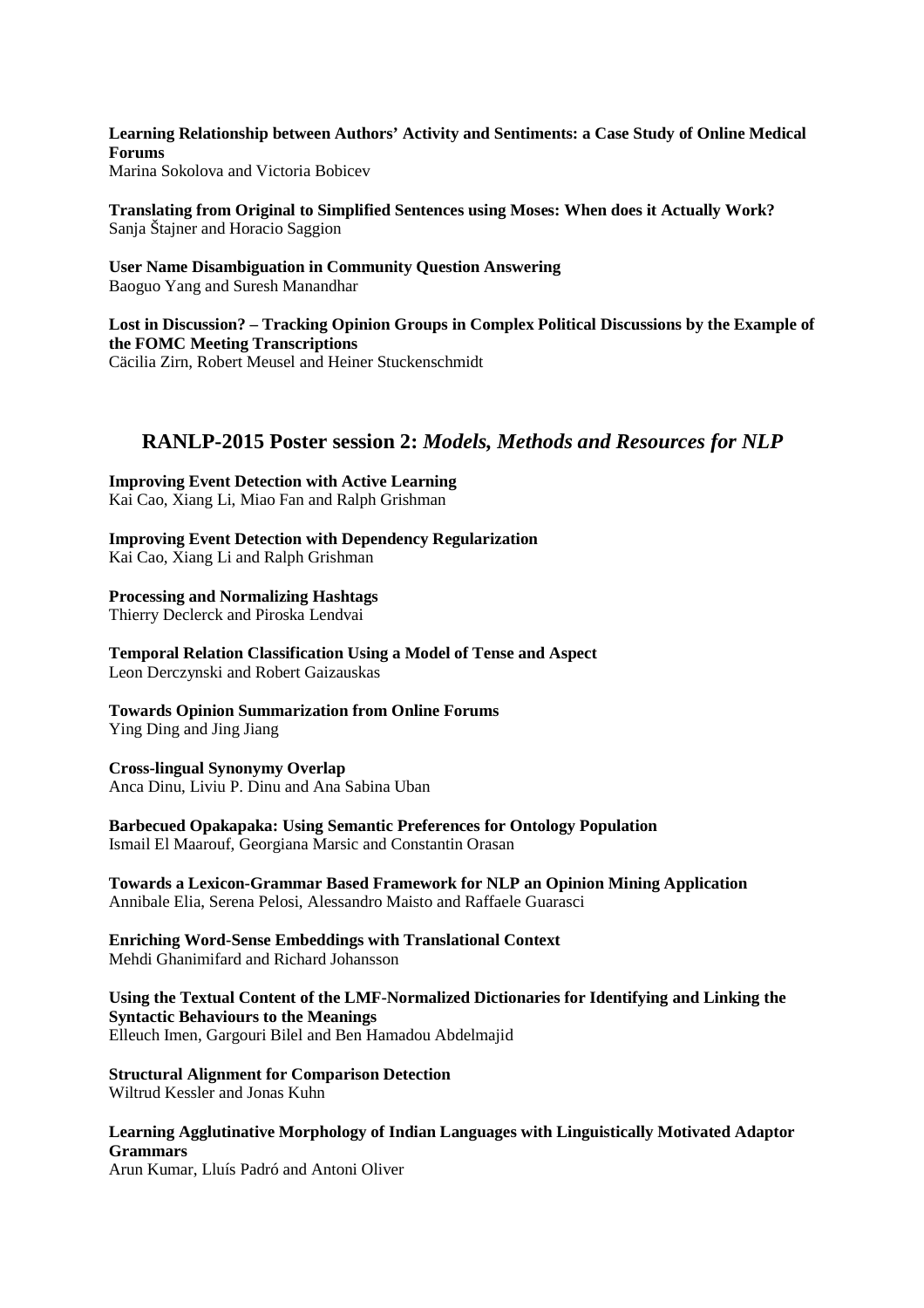#### **Statistical Sandhi Splitter and its Effect on NLP Applications**

Prathyusha Kuncham, Kovida Nelakuditi and Radhika Mamidi

#### Semantic Parsing via  $\ell_0$ -norm-based Alignment

Zhihua Liao, Qixian Zeng and Qiyun Wang

**Semi-Supervised Never-Ending Learning in Rhetorical Relation Identification**  Erick Galani Maziero, Graeme Hirst and Thiago Alexandre Salgueiro Pardo

**Towards better IE from Indian Classical Music Forums with Coreference Resolution**  Joe Cheri Ross and Pushpak Bhattacharyya

**Measuring Semantic Similarity for Bengali Tweets Using WordNet**  Dwijen Rudrapal, Amitava Das and Baby Bhattacharya

**A New Approach for Idiom Identification Using Meanings and the Web**  Rakesh Verma and Vasanthi Vuppuluri

**Discovering Causal Relations in Textual Instructions**  Kristina Yordanova

### **Student Research Workshop Posters**

**Unsupervised Learning of Agglutinated Morphology using Nested Pitman-Yor Process Based Morpheme Induction Algorithm**  Arun Kumar

**Some Theoretical Considerations in Off-the-shelf Text Analysis Software**  Emma Franklin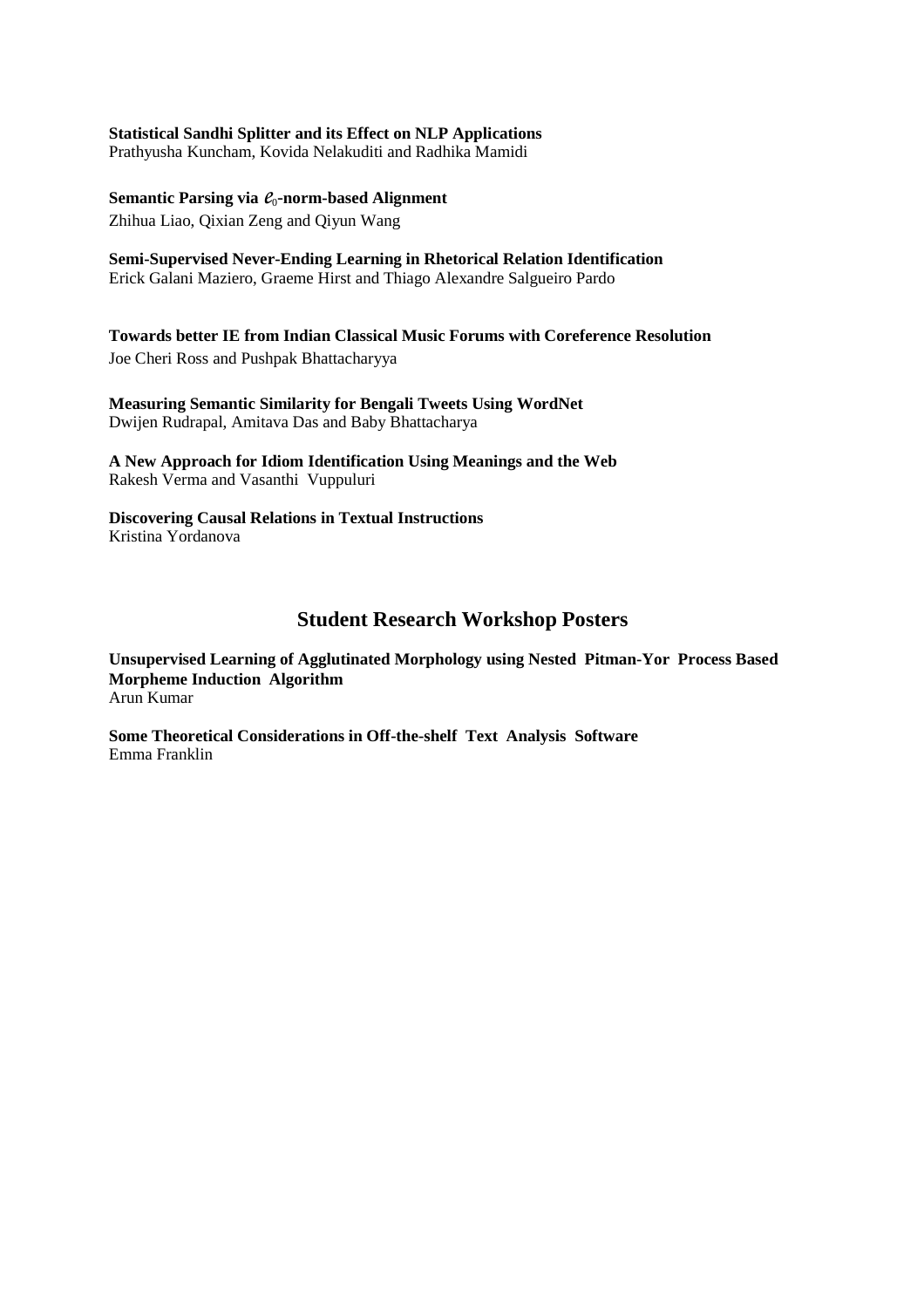| September 7 <sup>th</sup> | <b>EUROPA</b> hall                                                                              | <b>AUGUSTA hall</b>                                          | <b>HISSAR hall</b>                                     |
|---------------------------|-------------------------------------------------------------------------------------------------|--------------------------------------------------------------|--------------------------------------------------------|
| $9:00-10:00$              | Khalil Sima'an: Reordering Grammar and Hidden Treebanks (EUROPA hall)                           |                                                              |                                                        |
| $10:10-11:10$             | Opinion Mining and<br>Sentiment Analysis                                                        | <b>Textual Entailment and</b><br><b>Semantic Processing</b>  | NLP for e-learning and<br>Healthcare                   |
| $11:10-11:40$             | Coffee break, Augusta Hall Lobby                                                                |                                                              |                                                        |
| 11:40 -13:00              | <i>Machine Translation and</i><br>Crosslinguality                                               | Part-of-Speech Tagging<br>and Parsing                        | <b>Opinion Mining and</b><br><b>Sentiment Analysis</b> |
| $13:00 - 14:30$           | Lunch break (organised lunch in the Augusta hotel restaurant)                                   |                                                              |                                                        |
| 14:30-15:30               | <b>Bonnie Webber:</b> Towards Improving the Discourse Coherence of SMT Output (EUROPA)<br>hall) |                                                              |                                                        |
| $15:30-16:30$             | Multiword Expressions and<br>Semantic Processing                                                | <b>Student Research Work-</b><br>$shop - Oral$ Presentations |                                                        |
| 16:30-18:30               | Coffee break and RANLP posters "NLP applications"<br>Augusta Hall Lobby                         |                                                              |                                                        |
| 20:30-02:00               | Conference reception, dinner, awards, shows and dancing (Augusta hotel restaurant)              |                                                              |                                                        |

## **RANLP-2015 Conference 7-9 September at a glance**

| September 8 <sup>th</sup> | <b>EUROPA</b> hall                                                                                                                                          | <b>AUGUSTA hall</b>                      | <b>HISSAR hall</b>                                       |
|---------------------------|-------------------------------------------------------------------------------------------------------------------------------------------------------------|------------------------------------------|----------------------------------------------------------|
| 9:30-10:30                | <b>Piek Vossen:</b> From Mentions in Text to Instances in RDF: Cross-Lingual Interpretation of<br>Unstructured News in the NewsReader Project (EUROPA hall) |                                          |                                                          |
| 10:40-11:20               | <b>Multiword Expressions</b>                                                                                                                                | Lexicon and ontologies                   | <b>Named Entity</b><br>Recognition                       |
| 11:20-11:50               | Coffee break, Augusta Hall Lobby                                                                                                                            |                                          |                                                          |
| $11:50-13:10$             | NLP for Internet<br>and Social Media                                                                                                                        | Parsing and Word-Sense<br>Disambiguation | Temporal & Semantic Pro-<br>cessing, Text Simplification |
| $13:10 - 14:30$           | Lunch break (organised lunch in the Augusta hotel restaurant)                                                                                               |                                          |                                                          |
| 14:30-15:30               | Michael Zock: Roget, WordNet and beyond (EUROPA hall)                                                                                                       |                                          |                                                          |
| 15:45                     | Excursion                                                                                                                                                   |                                          |                                                          |

| September 9 <sup>th</sup> | <b>EUROPA</b> hall                                                                                                                         | <b>AUGUSTA hall</b>                        | <b>HISSAR hall</b>                                            |
|---------------------------|--------------------------------------------------------------------------------------------------------------------------------------------|--------------------------------------------|---------------------------------------------------------------|
| $9:00-10:00$              | <b>Marcello Federico:</b> When Machine Translation Meets Human Translators (EUROPA<br>hall)                                                |                                            |                                                               |
| $10:10-11:10$             | Language-Specific<br>Resources                                                                                                             | <b>Text Categorisation</b><br>Applications | Part of Speech Tagging,<br>Dialogue System                    |
| 11:10-11:40               | Coffee break                                                                                                                               |                                            |                                                               |
| $11:40 - 13:00$           | Discourse and Topic                                                                                                                        | Similarity and Indexing                    | Readability, Text Quality,<br><b>Text Categorisation, NER</b> |
| $13:00 - 14:30$           | Lunch break (organised lunch in the Augusta hotel restaurant)                                                                              |                                            |                                                               |
| 14:30-15:30               | <b>Idan Szpektor:</b> Natural Language Processing for Community Question Answering<br>(EUROPA hall)                                        |                                            |                                                               |
| 15:30-17:30               | Coffee break and <b>RANLP Posters: Models, Methods and Resources for NLP</b><br>and Student Research Workshop Posters - Augusta Hall Lobby |                                            |                                                               |
| 17:30                     | Closing                                                                                                                                    |                                            |                                                               |